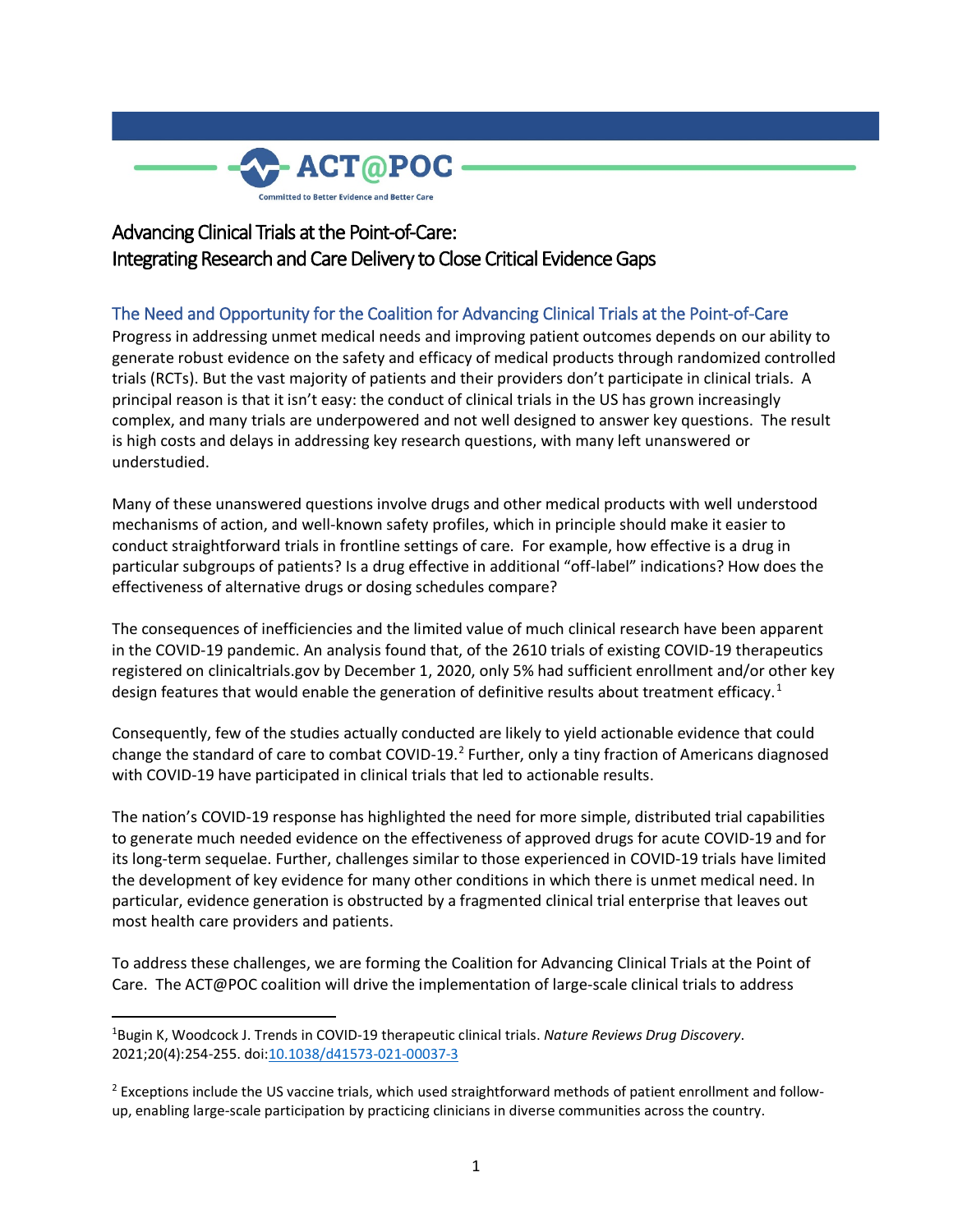priority evidence questions in the frontline clinical settings that provide care to the vast majority of the US population. This enhanced clinical trial capacity would provide a much-needed complement to current trial networks that may be better suited for extensive research data collection on earlier-stage products, but that are often less well suited for addressing timely "real-world" research questions in diverse populations and health care settings.

The coalition will support the development of tools and resources aimed at integrating clinical research and clinical care. In particular, we expect that trial enrollment, randomization, and data collection would be streamlined relative to the requirements for participation in current trials designed for specialized settings to study products with limited evidence on safety. Building on these steps, the ACT@POC coalition will seek to enhance and boost participation in existing trial networks that support our principles, enabling a critical mass of participation by clinicians who are understandably focused on practical treatment issues and data collection that is relevant to improving patient care. The ACT@POC coalition will also help identify and enhance incipient networks in areas where current trials are inadequate and too small to answer priority researchable questions. The resulting networks may be better suited initially to assessing approved treatments where there is already a good understanding of mechanisms of action and safety profiles, or to complement academic sites that implement more complex study requirements and data collection. Over time, as the digital and other support tools improve and with more experience, we expect the range of studies involving frontline clinicians to expand.

## Coalition Structure and Organizing Principles

The Coalition for Advancing Clinical Trials at the Point of Care will include health systems, communitybased care organizations, health research organizations, and other collaborators to drive much more widely available and representative clinical trial participation to support rapid evidence development. The coalition will seek out the inclusion of patient groups, community hospitals and health centers, medical practices, research organizations, and biotechnology companies to identify a practical agenda and action steps to substantially augment the evidence generation capacity of the current clinical trial enterprise.

#### *Organizing Principles*

The coalition is built around the following organizing principles—

- **I.** Engagement of practicing clinicians in a broader range of care settings, to obtain much greater clinical trial participation so research will reflect large and diverse patient populations who are not typically able to participate in clinical research
- **II.** Development and adoption of tools that enable straightforward data collection from electronic data systems used to support and improve routine clinical care, to limit the burdens and maximize the benefits for frontline healthcare workers, who must carve out time during the provision of care to collect data
- **III.** Collaboration with clinical trial design leaders, regulators, funders, sponsors, and other stakeholders to assure that clinical trial design features are fit-for-purpose – with relatively simpler design and data collection requirements for products where mechanisms and safety issues are better understood
- **IV.** Enrollment of diverse trial participants through broader participation in effective frontline trials. The lack of representation in clinical trials continues to magnify health disparities. Without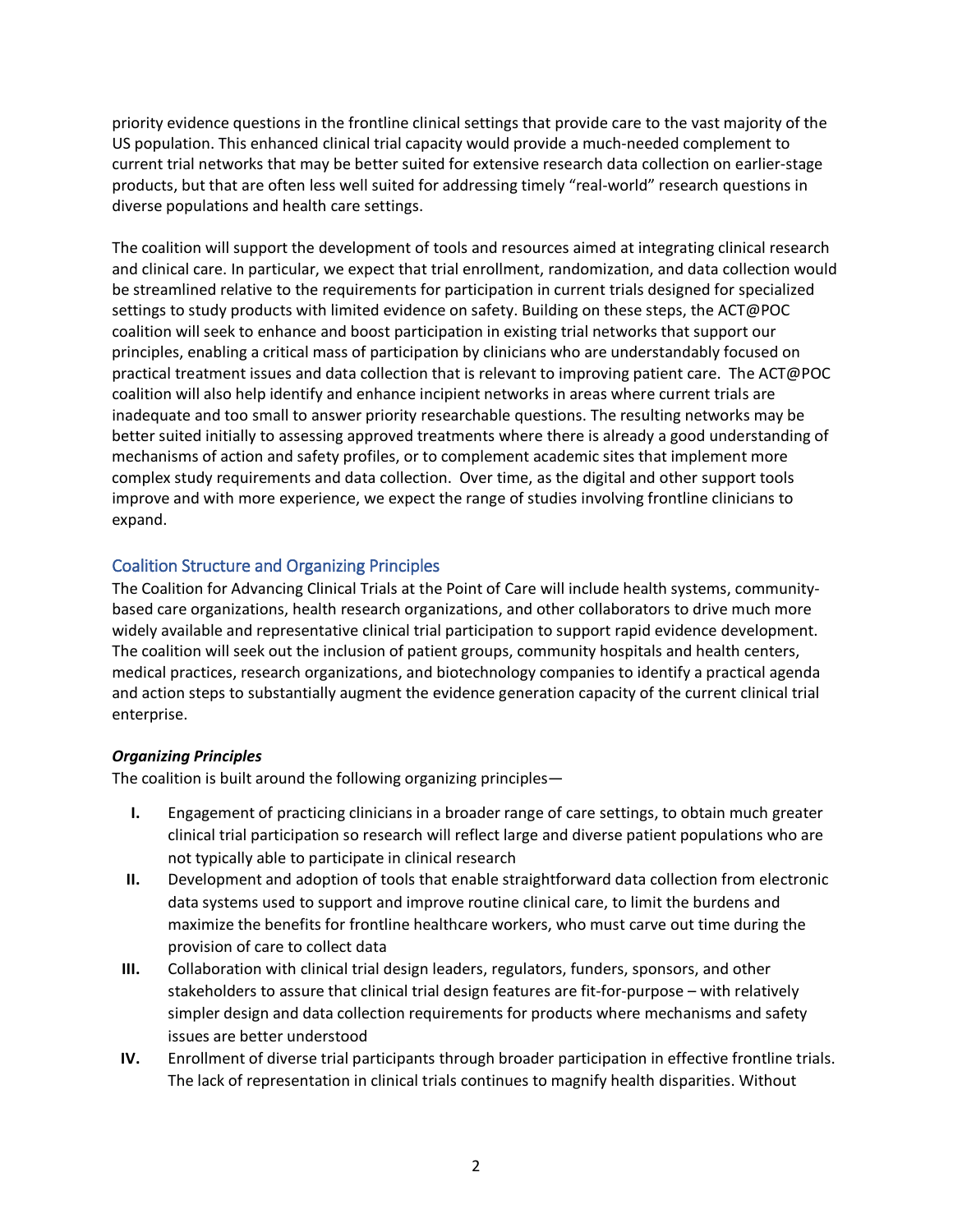sufficient representation, optimal prevention, diagnosis, and treatment decisions cannot be made.

- **V.** Reaching a critical mass of participation in existing and emerging platform trials in areas of unmet need (i.e. registry-based trials that assess multiple therapeutics simultaneously) to enable meaningful, large-scale trials that maximize learning from patient participation and minimize burden on participating hospitals, clinicians, and patients while collecting adequately reliable data
- **VI.** Expectation to improve technology supports and capabilities to conduct frontline studies over time, enabling increasingly streamlined trial participation and supporting care improvement

## Coalition Actions and Deliverables

#### *Actions*

- **1. Develop tools and supports to enhance participation of practicing health care providers and community health systems in clinical trials**
	- a. Develop and implement digital tools to enable more automated and straightforward data collection, consent, and enrollment, including an adaptable common data model that can collect data from widely used electronic medical record platforms and other data sources. MITRE is strongly committed to building on their work in cancer, COVID-19, and other areas to assist the ACT@POC coalition with applying such electronic tools to simplify participation
	- b. Partner with precompetitive collaborations such as the FDA-NCATS/NIH-C-Path CURE Drug Repurposing Collaboratory (CDRC) to identify and improve trial site resources that support trial execution
	- c. Develop site readiness assessment resources to make it easier for health care providers to assess what's needed to participate in key trials (e.g., EHR interoperability, staffing, training, and pharmacy capacity as well as legal and financial review capacity)
	- d. Identify partner organizations to expedite trial-site contracting and participation

# **2. Identify, partner, and enhance promising clinical trial networks for practical trials in key clinical areas**

- a. Engage leading potential clinical trial and platform partners to determine feasibility and funding for the coalition's initial trial activities, focusing on opportunities for greatest impact through study designs that can be implemented widely. These partners could include: **i)** Future pandemic preparedness networks (including an inpatient or outpatient practical respiratory trial network, or the network envisioned in the Federal government's future preparedness planning); **ii)** CDRC's (FDA-NCATS/NIH-C-Path CURE Drug Repurposing Collaboratory) COVID-19 network and potentially other infectious and chronic disease studies; **iii)** PCORNet's practical platform for cardiovascular studies and simple chronic drug trials (e.g., the PREVENTABLE study of the impact of lipids on certain cardiovascular outcomes and dementia onset); **iv)** anticipated practical platforms for postmarket randomized studies of treatments to delay progression of Alzheimer's disease; or other networks that could be expanded.
- b. Partner with the most promising existing and emerging research networks identified in this trial network assessment